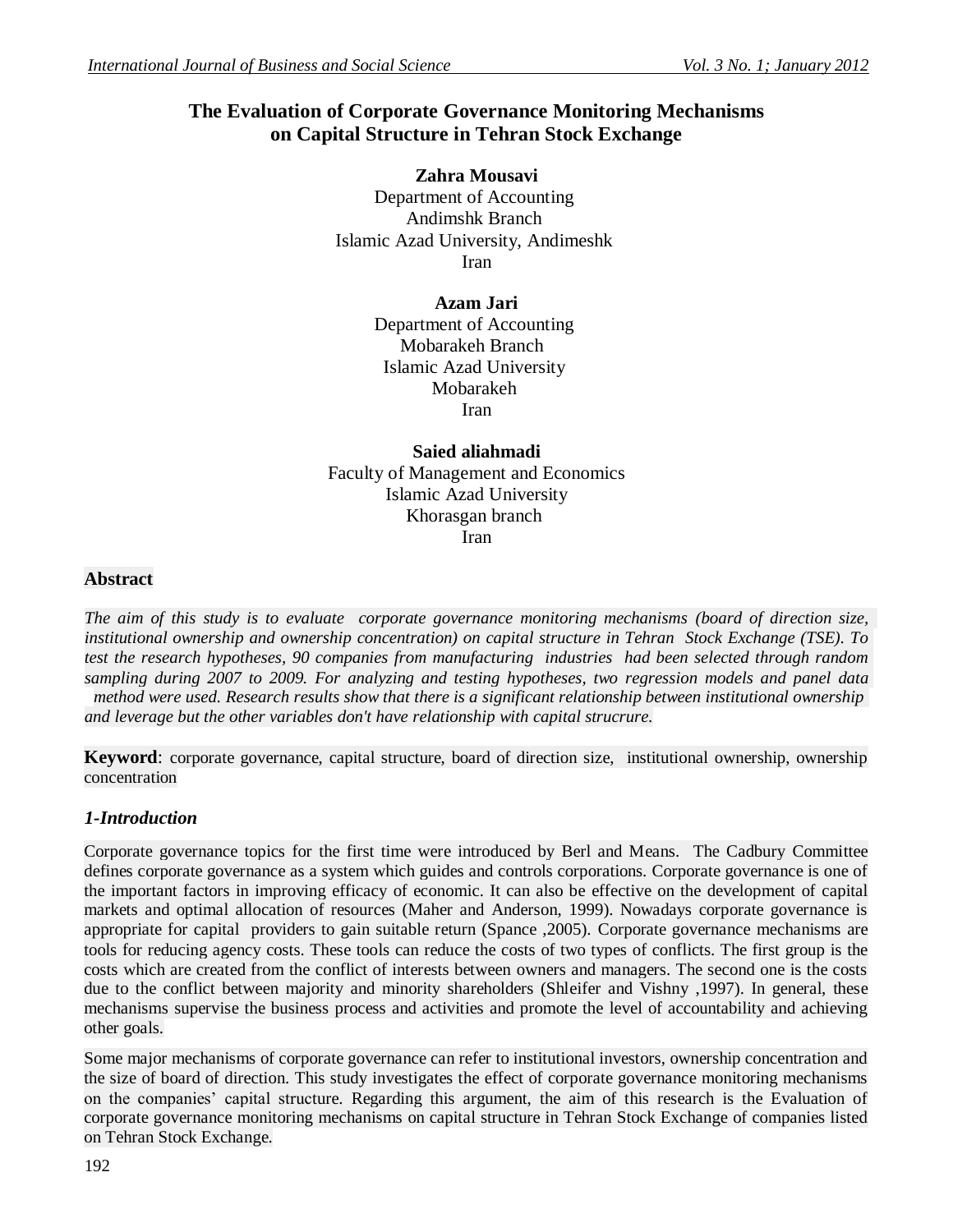For testing the research hypotheses, financial statements' data from 90 companies has been used. For analyzing and testing hypotheses, two regression models and panel data method were used; because it is very suitable technique for expansion estimation methods and provides theoretical results. So researchers would be able to use time series and cross section data for verifying issues which the study of them is not possible in only sectional and time series environment (Moalemi, 2001). The rest of this paper is organized as follows: section 2 reviews theoretical framework and relevant prior studies while section 3 describes the methodology and section 4 reports the result and conclusion.

#### *2. Literature Review*

#### **2.1. Theory and Framework**

In an overall look ,corporate governance includes the legal arrangements, cultural and institutional , that it determines corporate performance .Elements that are present in this scene include, shareholders and their ownership structure , board of direction members and their composition , The company management is directed by the director or high executive director and other beneficiaries. Other beneficiaries could impact the company's trend. (Selman and Selman,1984) Researches in this context show that corporate governance mechanisms affect on capital structure (Al-Najjar and Hussainy , 2009:Driffield and cooperatins ,2007:Larooka:2007,Do and Diya:2005,Van and cooperations 2002:Gu1999:grachli1999) Board of direction is one of these mechanisms .Members of the board of direction and company management are responsible management activities and strategic decisions including capital structure combination (Al-Najjar and Hussainy,2009,Abour and Bipe2005,Du and Dai 2005,Wan and Cooperations2002,Berger and Cooperations1997).

Previous studies on the effect ownership concentration as another mechanism of corporate governance on leverage, Capital structure, show different results such as Positive and negative and neural, However the main evidence show ownership concentration have positive effects Leverage (Guo et al, 2010,Anderson and Cooperations2003,Grossman and Hart 1986).

In the one hand level of leverage is high in companies with high ownership; because the controlling shareholder are always looking for safeguarding their right in the company and avoid the company ownership by others. Also, financing through the debt can not only be a good way for limiting managers, but also it overcomes the risk of company ownership. So companies which have high ownership concentration may use greater debt in their capital structure. On the other hand, managers prefer to use equity securities for financing in company, because they tend to avoid pressure from interest payments. (Guo & et al,2010) Institutional investors are another mechanism of corporate governance mechanisms that can effectively supervise the company management because they have great influence on company management and are able to coordinate the shareholders interests. Institutional investors are large investors such as banks, insurance companies and investment companies (Boush 1998).

#### **2.2. Economic Environment in Iran**

Tehran stock exchange (TSE) was founded in 1967. In the first year, only six companies were in the TSE list. In 1989 during with the revitalization of the private sector and privatization of the state-owned enterprises, a new economic program began to develop the promotion of private sector activities. This coincided with the time that the first five-year national development plan in the country was at the initial stage of designing. In fact, the TSE has grown as one of the most important executive mechanism for promoting the national economy. This aimed at the environment facilitating contribution of the private sector in productive programs actively, transferring some state duties to the private sector and mobilizing private savings into investment programs. Since then the stock exchange market has grown continuously till today. In recent years, the TSE has evolved into an exciting and growing marketplace for many investors. Now there are more than 430 companies in the TSE investors' trade-in securities hall. The new Capital Market Law was passed in November 2005, forty years since the establishment of the TSE. Under the new law, the TSE would be restructured and incorporated in the private investment. The supervision and operation of the security market is to be separated. Under the new Act, the Securities  $\&$  Exchange Council is expected at the highest authority level and the responsible for all exchange relevant policies, strategies, and supervision of the market. The Minister of Economy & Finance is appointed at the position of the Chairman of the Council.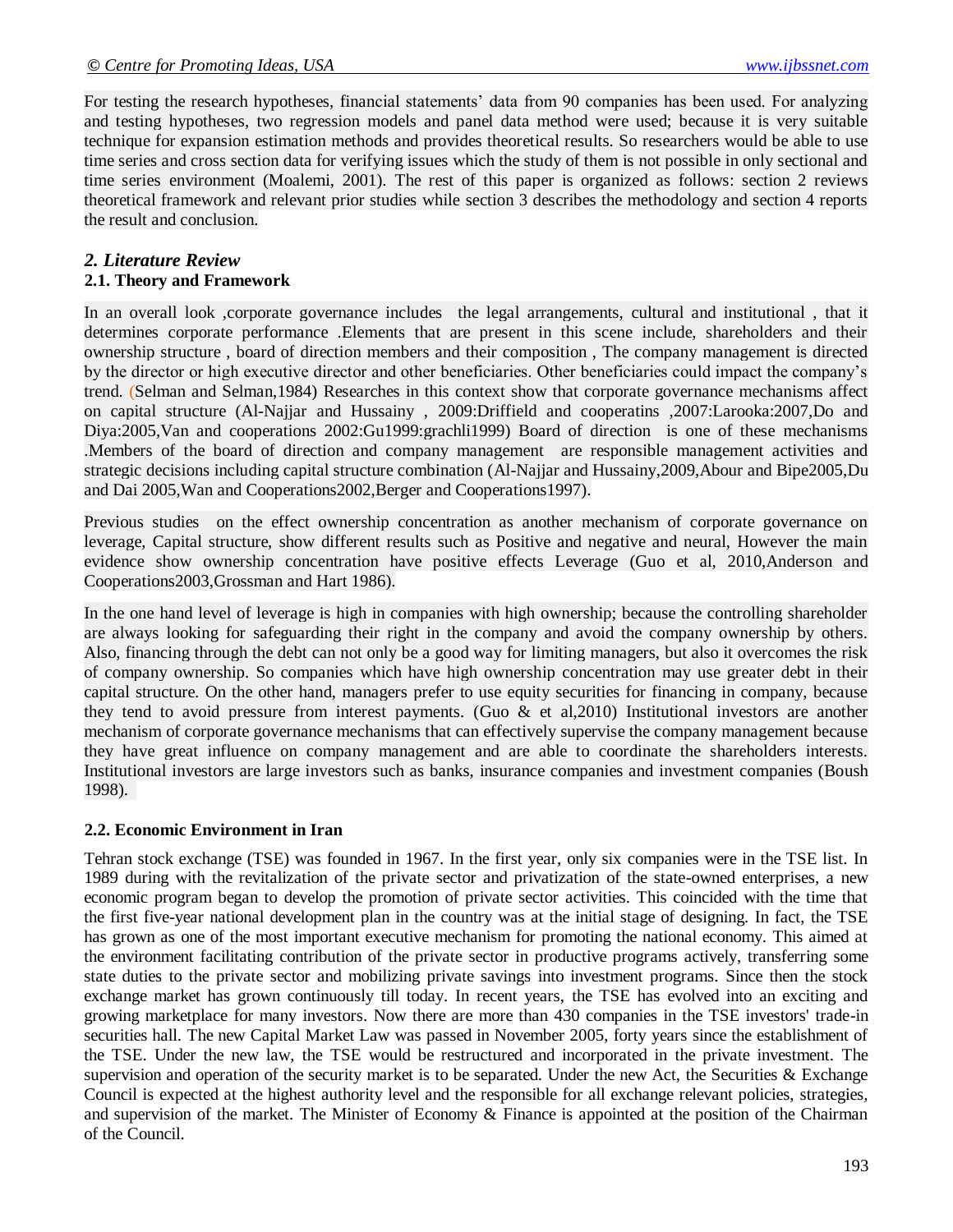The authorities in the market have been placed in the Securities and Exchange Organization, governed by the Board of Directors, with general responsibilities for administration and supervision. The Board of Directors is appointed by the Securities and Exchange Council. In the new organization, the stock Exchange, OTC markets and commodity exchange operate as self-regulatory institutions. The TSE has been opened to non-Iranian equity owners, with the exception of oil and gas companies that in Iran the government has a monopoly control on national companies. No tax is levied on capital gains. There is a 22.5% tax levied on earnings at the source. This means that the shareholders are exempted from dividend tax which is calculated and paid by the companies in advance. The new by-law for Foreign Portfolio Investment (FPI) was approved by the government in June 2005. Under this by-law, for the first time in Iran, foreign investors can participate in the TSE. The interest that is earned from the market exchange is exempted from taxes for both the Iranian and foreigner investors. Such incentive policies have contributed significantly to the TSE's competitive edge at the regional level.

## **2.3. Prior Researches**

Some studies in the past examined the association of corporate governance factors with capital structure

Guo, Ding and Sun (2010) investigated the effect of ownership structure on leverage levels. They used 365 companies from 1997 to 2009. Their research findings confirmed negative effect of ownership on leverage. Also, further investigation showed that change in the company leverage, positively associated with level of ownership concentration.

Rehman, Rehman and Raoof (2010) investigated the relationship between corporate governance and capital structure in Pakistan. The results show that there is no strong significant relationship between corporate governance and capital structure in this country.

Hussainy and AlJifri (2009) examined the relationship between the corporate governance mechanisms and corporate capital structure. They divided these mechanisms into two types of internal and external mechanisms. The Sample consisted of 71 companies. The results of this study indicated that institutional investors on debt to equity ratio, have a negative impact. Also, they found that there are positive relationships between the dividend policy and debt to equity ratio. Other findings showed that the company size has positive relationship with debt to equity ratio.

Hassan (2009) investigated the effect of corporate governance monitoring mechanisms, ownership concentration, on capital structure and firm value. He used the data from nonfinancial corporate accepted in Australia Stock Exchange from 1993 to 2008. The results showed that there are significant relationship between ownership concentration with firm value, ownership concentration with leverage and leverage with firm value.

Caspedes et al (2008), examined the relationship between ownership concentration and capital structure factors in 7 countries of Latin America from 1996 to 2005. The results showed the positive relationship between ownership concentration and leverage. Also they gain positive relationship between leverage and corporate growth.

Driffieldflid , Paul and Mohembyr (2007) did research in order to find the relationship between corporate governance and ownership concentration in Indonesia, Malaysia and Thailand .The result of this study confirms that there is significantly positive relationship between leverage and ownership concentration. So they proved that the ownership concentration may be an effective supervisory mechanism.

Although there are a lot of researches in evaluation of corporate governance supervisory mechanisms on capital structure, but there is a gap in evaluating corporate governance monitoring mechanisms on capital structure of companies using financial statements items that are useful information for users decision making. Thus, this research motivated to examine the capability of these items on capital structure.

## **2.4.Research hypotheses**

To address the research question, we intended to test the relationship between corporate governance monitoring mechanisms with capital structure. In other words, we want to know whether these factors have impact on capital structure among companies listed on TSE or not?

 $H<sub>1</sub>$ ; there is a significant relationship between board of direction size and debt to equity ratio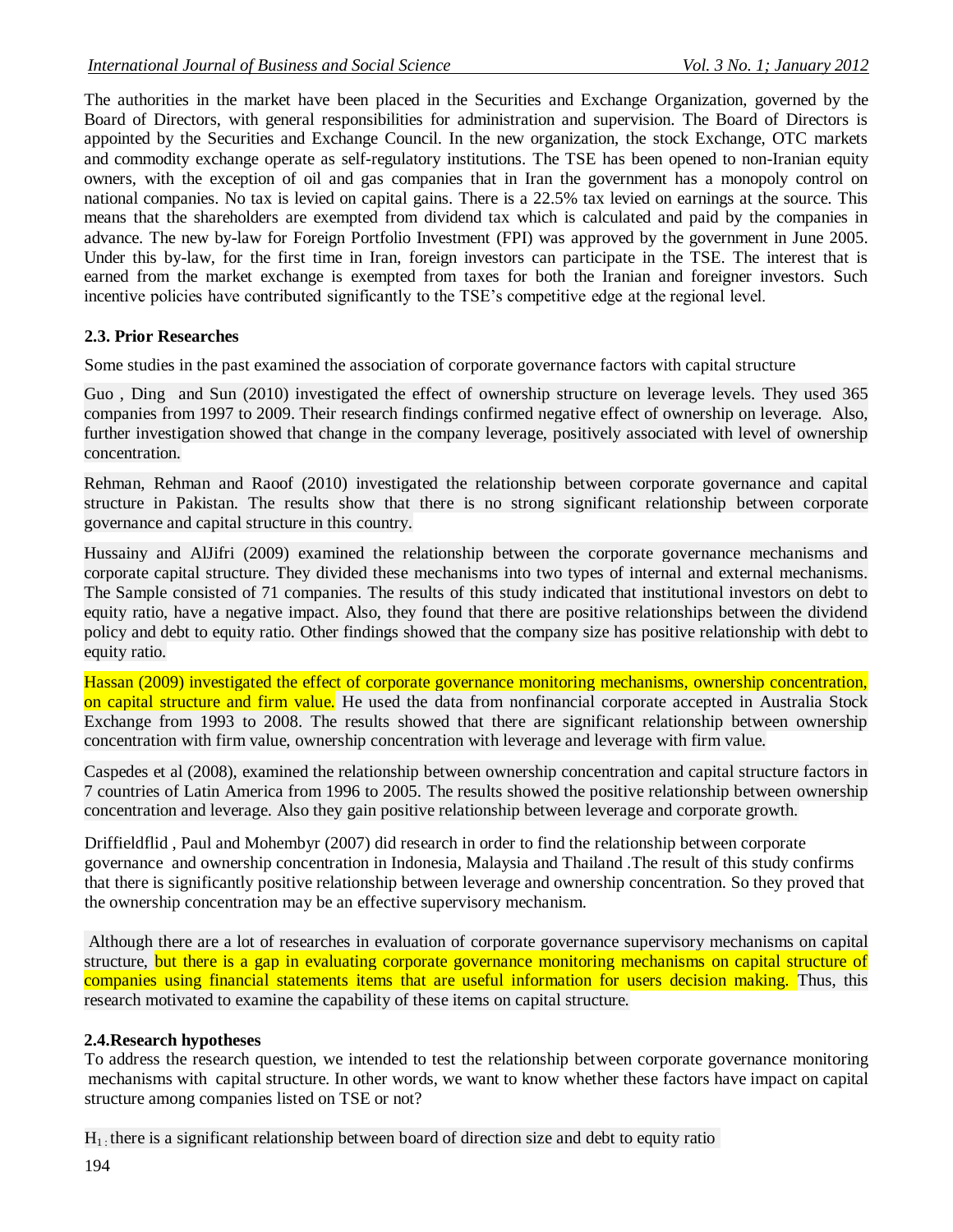PPP

H2: there is a significant relationship between institutional ownership and the debt to equity ratio

H3: there is a significant relationship between ownership concentration and the debt to equity ratio.

H4: there is a significant relationship between board of direction size and leverage.

H5: there is a significant relationship between institutional ownership and leverage.

 $H<sub>6</sub>$ : there is a significant relationship between ownership concentration and leverage.

#### *3. Research method*

In order to run the further analysis towards variables proposed as mentioned above, the study combines crosssectional with time series data to become panel data. Panel data have both cross-sectional and time series dimensions, the application of regression models to fit econometric models are more complex than those for simple cross-sectional data sets. Econometrically, the setup we may have is as described in the following equation:

 $y_{i t} = \alpha + \beta x_{i t} + u_{i t}$ 

where  $y_i$  is the dependent variable,  $\alpha$  is the intercept term,  $\beta$  is a  $k \times 1$  vector of parameters to be estimated on the explanatory variables, and  $x_i$  is a  $1 \times k$  vector of observations on the explanatory variables,  $t = 1, \ldots, T$ ;  $i = 1, \ldots$ *. , N*. ( Brooks 2003). The two main approaches using panel data are known as fixed effects regressions and random effects regressions. Fixed-effects (FE) explore the correlation between predictor and outcome variables within an entity. Each entity has its own individual characteristics that may or may not influence the predictor variables. The rationale behind random effects model is unlike the fixed effects model, the variation across entities is assumed to be random and uncorrelated with the independent variables included in the model (Gujarati,2004). In this study we investigate that whether intercept may differ across firms or not. limer test is used for answer to question. This test use of whole Restrict Residual Sum Square (RRSS) that it get of estimating synthetic model of researched OLS and whole Unrestricted Residual Sum Square (URSS) that it get the estimated within group regression. Also, we used of Hausman test for choosing between fixed effect and random effect.

Using the theoretical literature and previous researches, in this study to test hypotheses two regression models were used that will be described each of them as follows

For analyzing data and testing the first hypothesis and its subsidiary hypotheses the regression model 4 is used:

**D/E= BDS+ IO+ OC** (Equation 4)

In this model the dependent variable is:

 $D/E$ : Debt/ equity = the total debt on the equity of companies

And independent variables are:

**BDS**: Board of direction size= the number of board direction members

**IO**: Institutional ownership= Total shares owned institutional investors divided by the total issued shares of companies .

**OC**: ownership concentration= sum of squares percentage ownership of each company's shareholders.

For analyzing data and testing the second hypothesis and its subsidiary hypotheses the regression model 5 is used:  $D/A = BDS + IO + OC$  (Equation 5)

In this model the dependent variable is:

D/A: Debt/ assets= the total debt on the total assets.

#### **3.1.Samples:**

Research samples are companies listed on TSE during 2007 to 2009. In this study to determine the sample size,

random sampling method based on the judgment is used. Finally companies considering the following features were selected:

- They were accepted on TSE before 2007
- In terms of increase comparability, their fiscal year ends to march.
- They are manufacturing companies
- During the research period the company is not omitted from TSE.

#### **3-2-Hypotheses analysis and results:**

For testing research hypotheses, two regression models and panel data method is used according to F test and Hasman's test. Analysis of data indicates the acceptance of fixed effects approach in industry and sample companies. Also, all the research hypotheses were tested at 95% confidence level.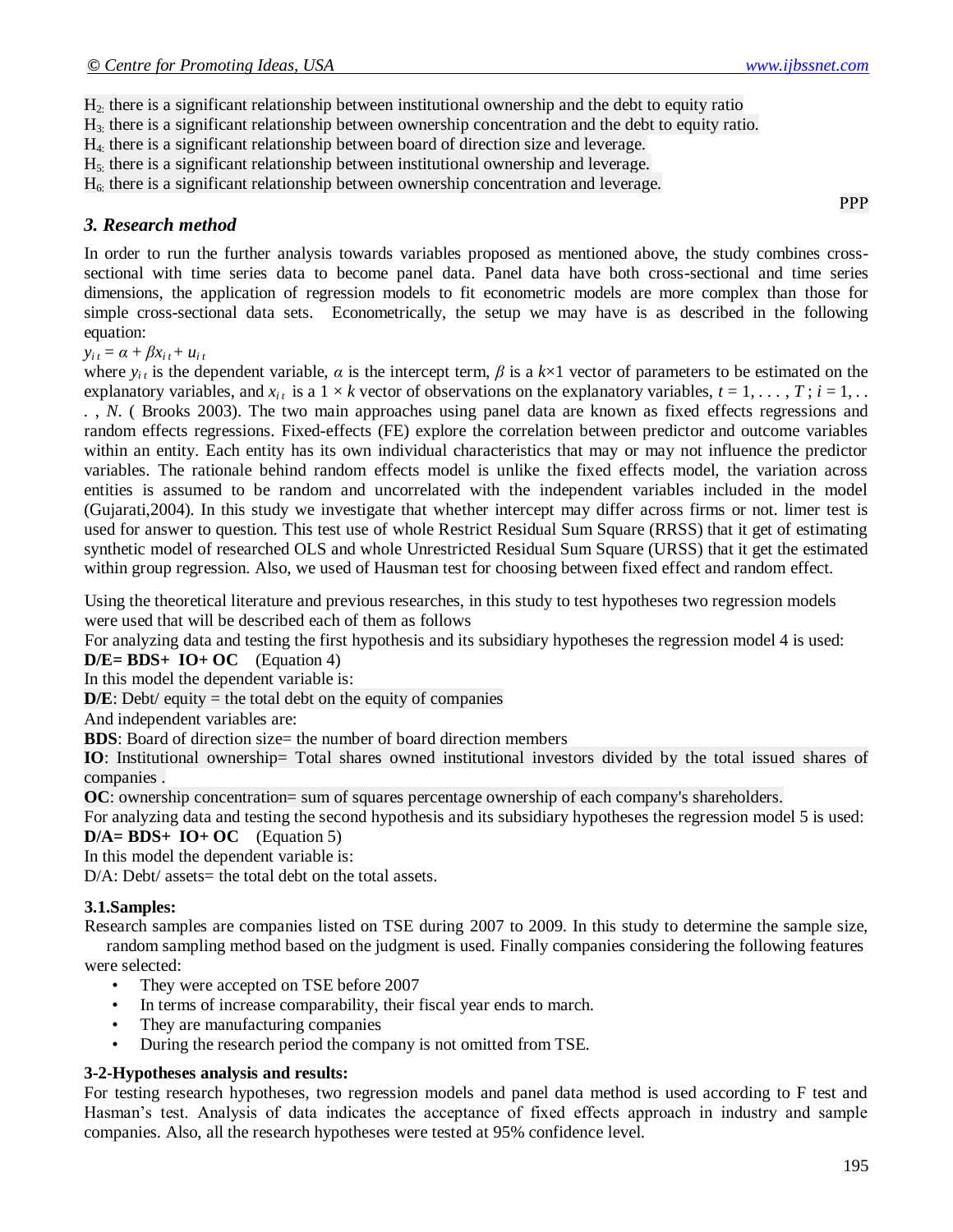Table (1) presents the results of limer and Hausman test. The results limer test show that intercept is same in corporate of statistical sampling. Also, the Hausman test is show that model is the fixed effects. Therefore, this study uses the pooled regression which both intercepts and slopes are constant.

| Test of<br>model                                                                              | Debt/ equity= board of direction size+<br>institutional ownership+ ownership<br>concentration | Debt/ assets= board of direction<br>size+ institutional ownership+<br>ownership concentration |
|-----------------------------------------------------------------------------------------------|-----------------------------------------------------------------------------------------------|-----------------------------------------------------------------------------------------------|
| limer                                                                                         | 4.371479(0.000)*                                                                              | 4.783633(0.0000)*                                                                             |
| Husman                                                                                        | 2.695252(0.4410)                                                                              | 1.229224(0.7460)                                                                              |
| $*$ =significant at or below the 0.01 level and $**$ = significant at or below the 0.05 level |                                                                                               |                                                                                               |

**Table 1: limer and Hausman test results for the Total Sample**

# **3-2-1- First hypothesis testing:**

For analyzing data and testing the first hypothesis and its subsidiary hypotheses the regression model 4 was used. The results from the first hypothesis testing were verified at an industry level and in the entire sample companies. Results of testing this hypothesis in the entire sample companies' level have shown in Table 3.

**Table 3:** The results of testing the first hypothesis in the entire sample companies' level

| <b>Variables</b> | board of       | institutional | ownership     | <b>Adjusted</b> | F        |
|------------------|----------------|---------------|---------------|-----------------|----------|
|                  | direction size | ownership     | concentration | R-squared       |          |
| Coefficient      | 1.610430       | -0.587919     | 1.756240      | 0.011951        | 0.991866 |
| t-stat           | 0.1086         | 0.5571        | 0.0803        |                 | 0.397249 |

Results in Table 3 have shown that  $R^2$  is **0.011951** in the entire sample companies' level. It means that independent variables of regression model 4 have the ability to explain 11% of dependent variable's variation. Where the probability value of F test is less than 5%, thus predictions by the above model is significant.

# **3-2-2- second hypothesis testing:**

For analyzing data and testing the second hypothesis and its subsidiary hypotheses the regression model 5 was used. The results from the first hypothesis testing were verified at an industry level and in the entire sample companies. Results of testing this hypothesis in the entire sample companies' level have shown in Table 4.

| Table 4: The results of testing the second hypothesis in the entire sample companies' level |  |  |
|---------------------------------------------------------------------------------------------|--|--|
|                                                                                             |  |  |

| <b>Variables</b> | board of       | institutional | ownership     | <b>Adjusted</b> |          |
|------------------|----------------|---------------|---------------|-----------------|----------|
|                  | direction size | ownership     | concentration | R-squared       |          |
| Coefficient      | $-2.016580$    | $-0.707896$   | 3.328657      | 0.016528        | 1.361290 |
| t-stat           | 0.0448         | 0.4797        | 0.0010        |                 | 0.255244 |

Results in Table 4 have shown that  $R^2$  is 0.016528 in the entire sample companies' level. It means that independent variables of regression model 4 have the ability to explain 16% of dependent variable's variation. Where the probability value of F test is less than 5%, thus predictions by the above model is significant.

Results related to the acceptance and rejection of subsidiary hypotheses developed in this research has shown in Table 5

| <b>Industries</b> | All companies |
|-------------------|---------------|
| variables         |               |
| <b>BODS</b>       | Rejected      |
| <b>IO</b>         | Rejected      |
| OC                | Rejected      |
| <b>BODS</b>       | Rejected      |
| <b>IO</b>         | Accepted      |
| OC                | Rejected      |

**Table 5:** The results of testing the hypothesis  $H_0$